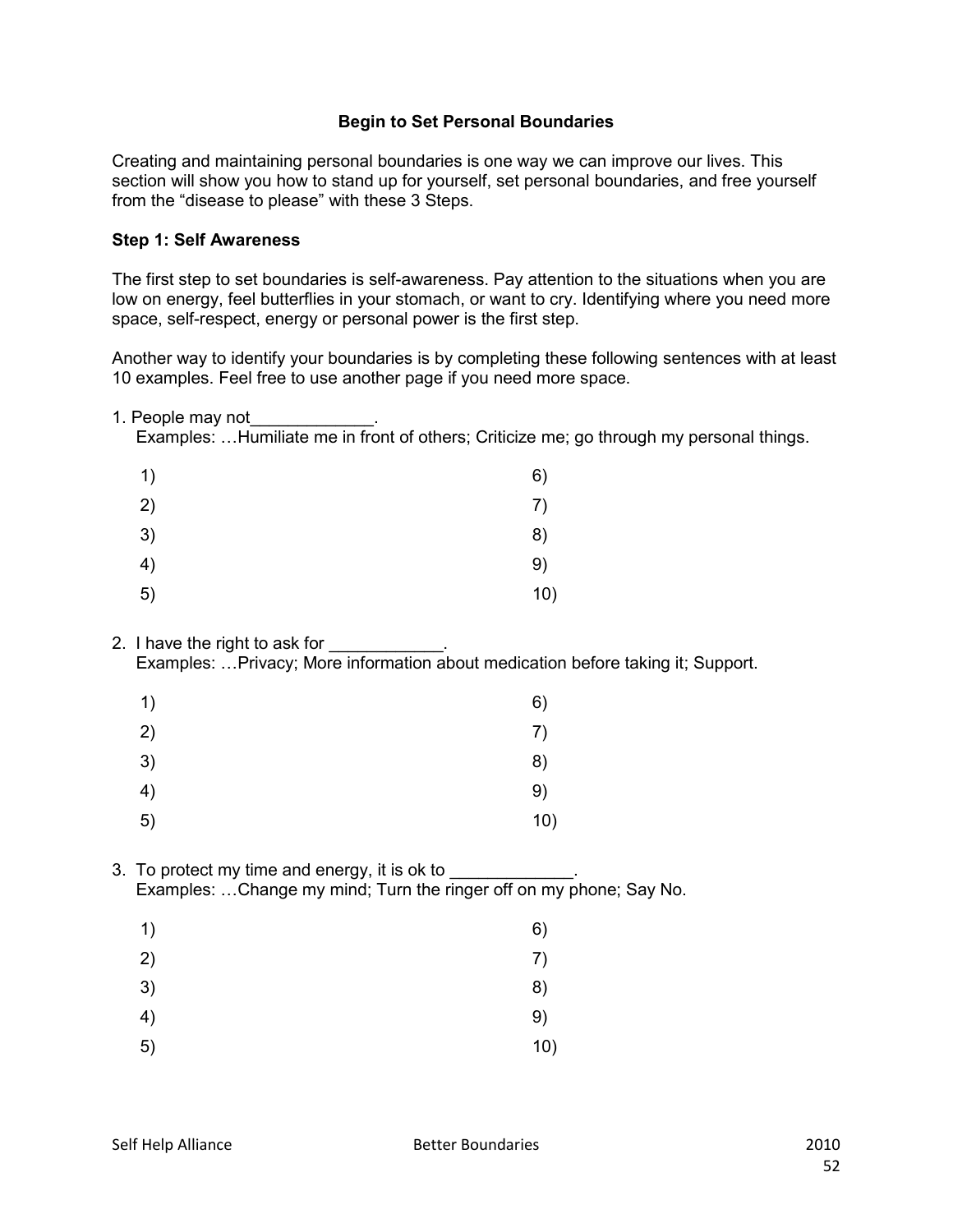### **Step 2: Setting Your Boundaries**

Start setting simple but firm boundaries with a graceful or neutral tone. This will feel uncomfortable at first, but as you take care of yourself, the personal power you gain will make it easier.

- 1. Be sure to have support in place before and after each conversation. If you cannot find support from a friend or family member, you may be able to find a friend online or call a local distress centre.
- 2. Vent any strong emotions with your partner or other supports *before* having your boundary conversation.
- 3. Use simple and direct language. Examples:
	- $\bullet$ *To set a boundary with an angry person:* "You may not yell at me. If you continue, I'll have to leave the room."
	- *To set a boundary with personal phone calls at work:* "I've decided to take all personal calls in the evening in order to get my work done. I will need to call you later."
	- *To say no to extra commitments:* "Although this organization is important to me, I need to decline your request for volunteer help in order to honor my family's needs."
	- *To set a boundary with someone who is critical:* "It's not okay with me that you comment on my weight. I'd like to ask you to stop."
	- *To buy yourself time when making tough decisions:* "I'll have to sleep on it; I have a policy of not making decisions right away."
	- $\bullet$ *To back out of a commitment:* "I know I agreed to head up our fundraising efforts, but after reviewing my schedule, I now realize that I won't be able to give it my best attention. I'd like to help find a replacement by the end of next week.
	- *To set a boundary with an adult child who borrows money:*  $\bullet$ "I won't be lending you money anymore. I love you and you need to take responsibility for yourself."
- 4. When setting boundaries, there is no need to defend, debate, or over-explain your feelings. Be firm, gracious and direct. When faced with resistance, repeat your statement or request.
- 5. Back up your boundary with action. Stay strong. If you give in, you invite people to ignore your needs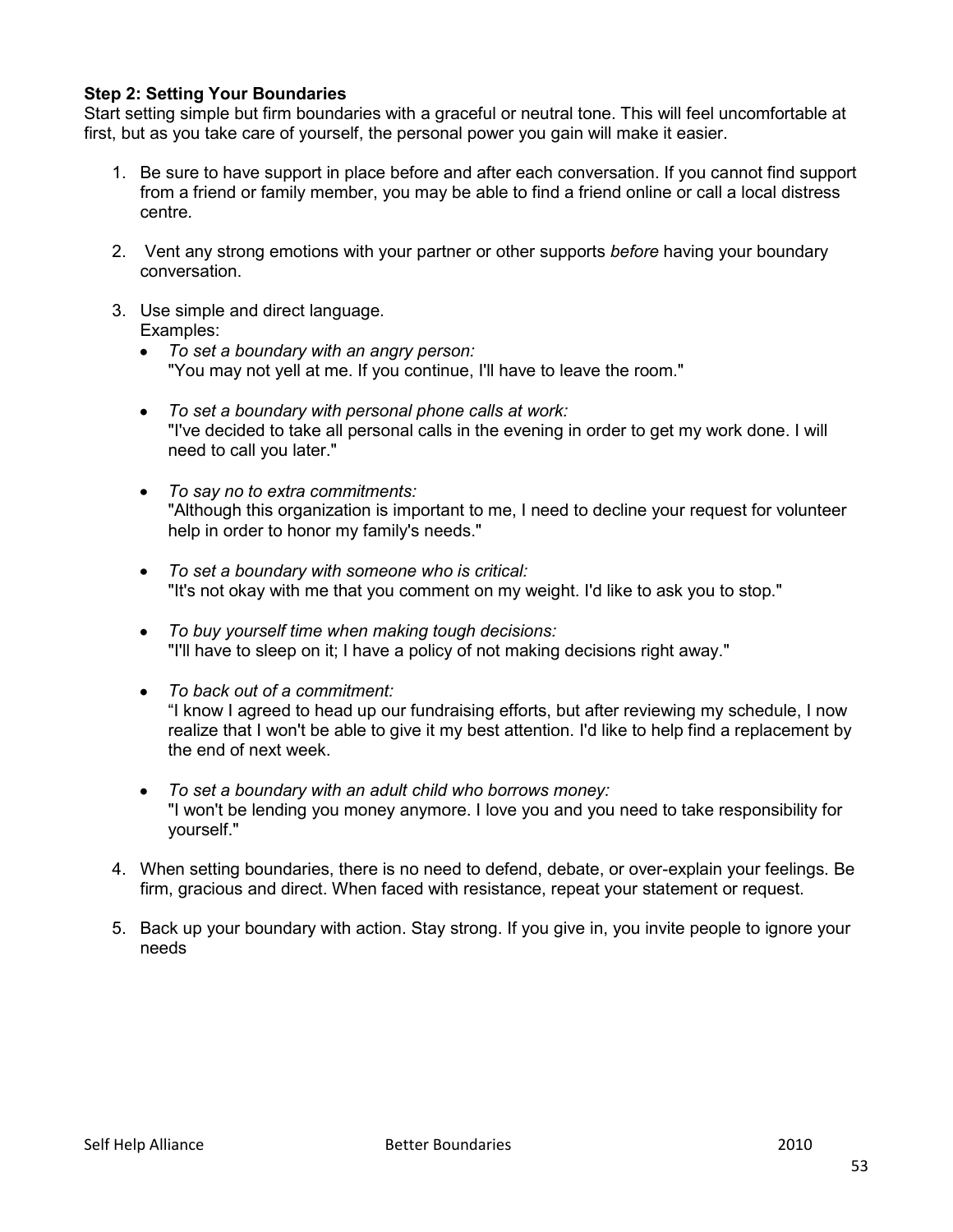## **Step 3: Strengthen Your Internal Boundaries**

One of the reasons that people take things personally is because they may need to strengthen their "internal boundaries." An internal boundary is like an invisible shield that prevents you from taking in a comment without checking it out first. For example, when someone accuses you of being arrogant, stop and consider the statement *before* taking it in.

When you use this internal shield, especially with difficult people like an ex-spouse or critical parent, it gives you time to ask yourself the following three questions:

- How much of this is true about me?
- How much of this is about the other person?
- What do I need to do (if anything) to regain my personal power or stand up for myself?

This last question is very important. Too often people neglect to stand up for themselves by avoiding confrontation and end up weakening their internal shield, making it harder to set boundaries at all. So, if someone offends you, it may be necessary to let them know in order to protect and strengthen your internal boundaries.

(Source: http://www.oprah.com/spirit/Begin-to-Set-Personal-Boundaries\_1/1)